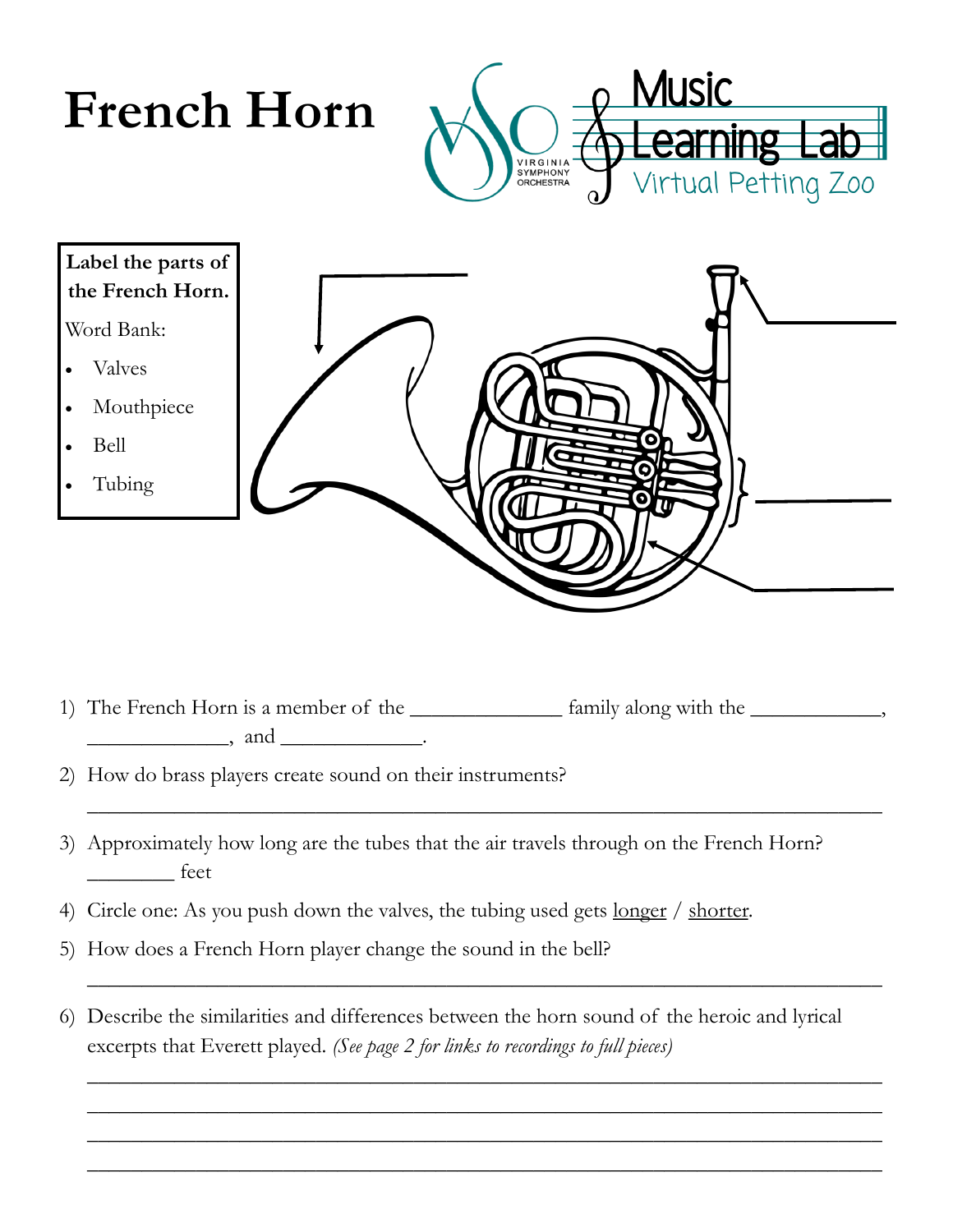## **French Horn**

*Vocabulary*



- Brass Family: The Brass Family consists of four instruments. The Trumpet, French Horn, Trombone, and Tuba. Brass players create sound in their instrument by buzzing/vibrating their lips in the mouthpiece.
- Amplify: to make sound louder
- Mouthpiece: the part of the instrument placed on the player's lips. The mouthpiece is a circular opening that leads to the main body of the instrument.
- Lyrical: beautifully expressing deep emotion

## **Further Listening:**

John Williams *Star Wars Main Theme* [https://www.youtube.com/watch?v=\\_D0ZQPqeJkk](https://www.youtube.com/watch?v=_D0ZQPqeJkk) Tchaikovsky *Symphony No. 5, Movement II*

<https://www.youtube.com/watch?v=WP90dgdN9gM>

Hear horn player David Cooper play the

Strauss *Horn Concerto No. 1 in E-flat*

<https://www.youtube.com/watch?v=SWu27MIGuMw>

For more videos, please visit <https://virginiasymphony.org/learninglab/>